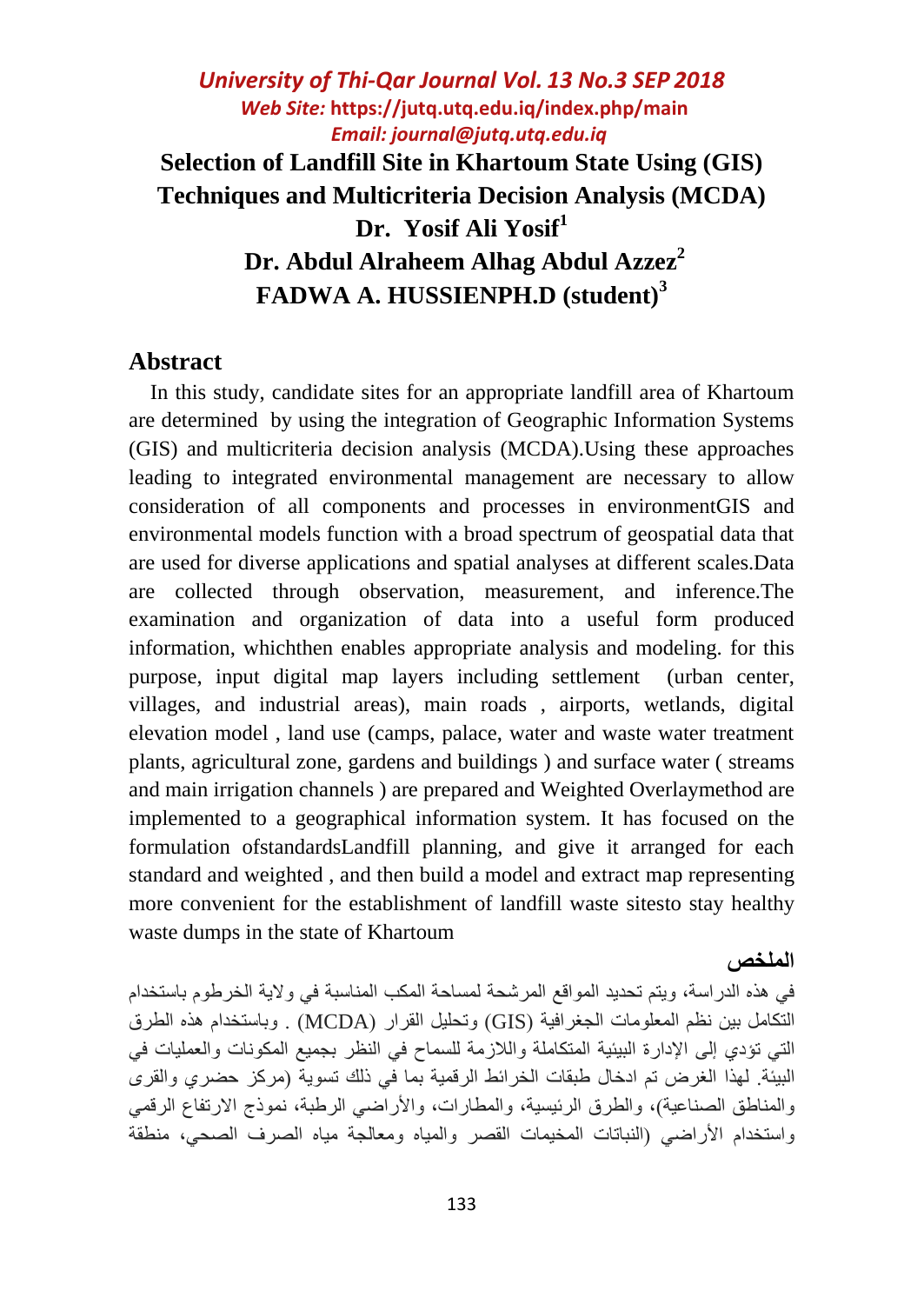زراعية وحدائق وتعد المباني) والمياه السطحية (الجداول وقنوات الري الرئيسية) ويتم تنفيذ الوزن النسبي للمعايير مع نظام المعلومات الجغرافية. وقد تمحورحول صياغة معاييرتخطيط مكبات النفايات،واعطائها رتب المالءمة الخاصة بكل معياروتوزينها،ثم بناء النموذج والخروج بخارطة تمثل أكثرالمواقع مالءمة إلقامة مكبات نفايات صحية في والية الخرطوم .

#### **1. Introduction**

 It is evident that many factors must be incorporated into landfill siting decisions, and geographic information system (GIS) is ideal for this kind of preliminary studies due to its ability to manage large volumes of spatial data from a variety of sources. It efficiently stores, retrieves, analyze and displays information according to user-defined specifications [1]. Multicriteria decision analysis (MCDA) is used to deal with the difficulties that decisionmakers encounter in handling large amounts of complex information. The principle of the method is to divide the decision problems into more smaller understandable parts, analyze each part separately and then integrate the parts in a logical manner [2].To integration of GIS and MCDA is a powerful tool to solve the landfill site selection problem, because GIS provides efficient manipulation and presentation of the data and MCDA supplies consistent ranking of the potential landfill areas based on a variety of criteria. Preparing analysis of digital environmental maps illustrated in this paper.

#### **2. Study Area**

The study area known as Khartoum state is in Sudan country. It is located in the center of Sudan bordered on the northeast side River Nile State and the North West, Northern State and the eastern and south-eastern states of Kassala and Gedaref and the state of the island (Figure 1).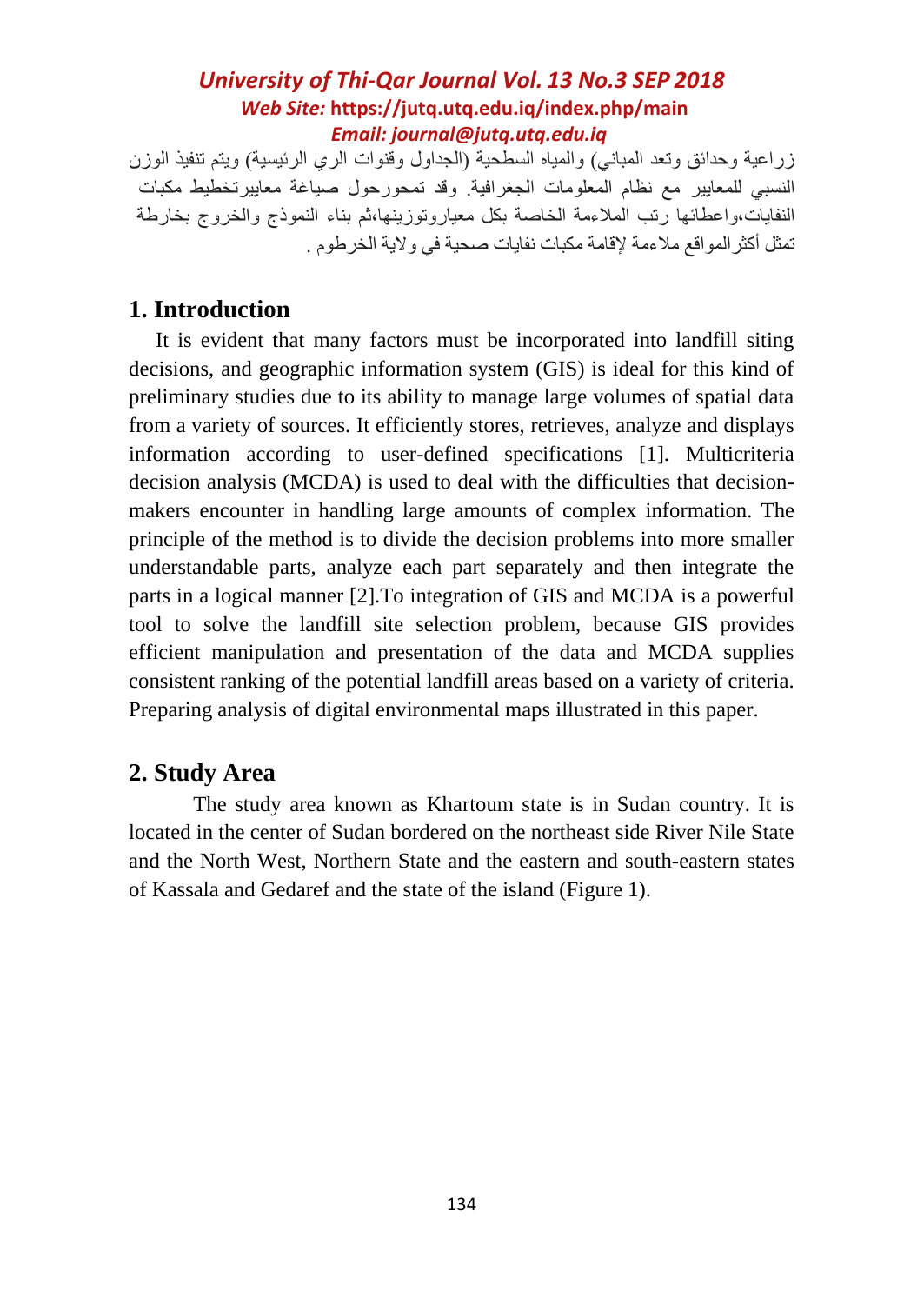

**Fig (1): Location Map of study area**

It is located between latitude 16 degrees north and latitude 15 degrees south and longitude 21 degrees west and 24 degrees east longitude . It is covers an area of a bout  $22.122 \text{ km}^2$ .[3]Moreover, the current Landfill in Khartoum state are three as shown in the below: [4]

- 1. Khartoum LFS (25Km north Khartoum) .
- 2. Omdurman LFS (30Km north Omdurman ).
- 3. Khartoum Bhari LFS (25Km east of Bhari center).

#### **3. Materials and Methods**

 Differentiation process depend on local conditions , and sufficient knowledge of the region , and the study and survey and detailed mapping and properties of sites, although the local economic and social conditions and some formal considerations influence the choice of the most appropriate site , making trade-offs between the sites are very different from one area to another. Here we relied on some standards in the planning process through the layers and the base of available data, which will be equipped with GIS program.

The program will then select appropriate locations to be garbage dumps, and will be given to each criterion rank given by its importance, sensitive criteria and the most important and that negatively affect the environment and human larger take a lower rank, least important criteria or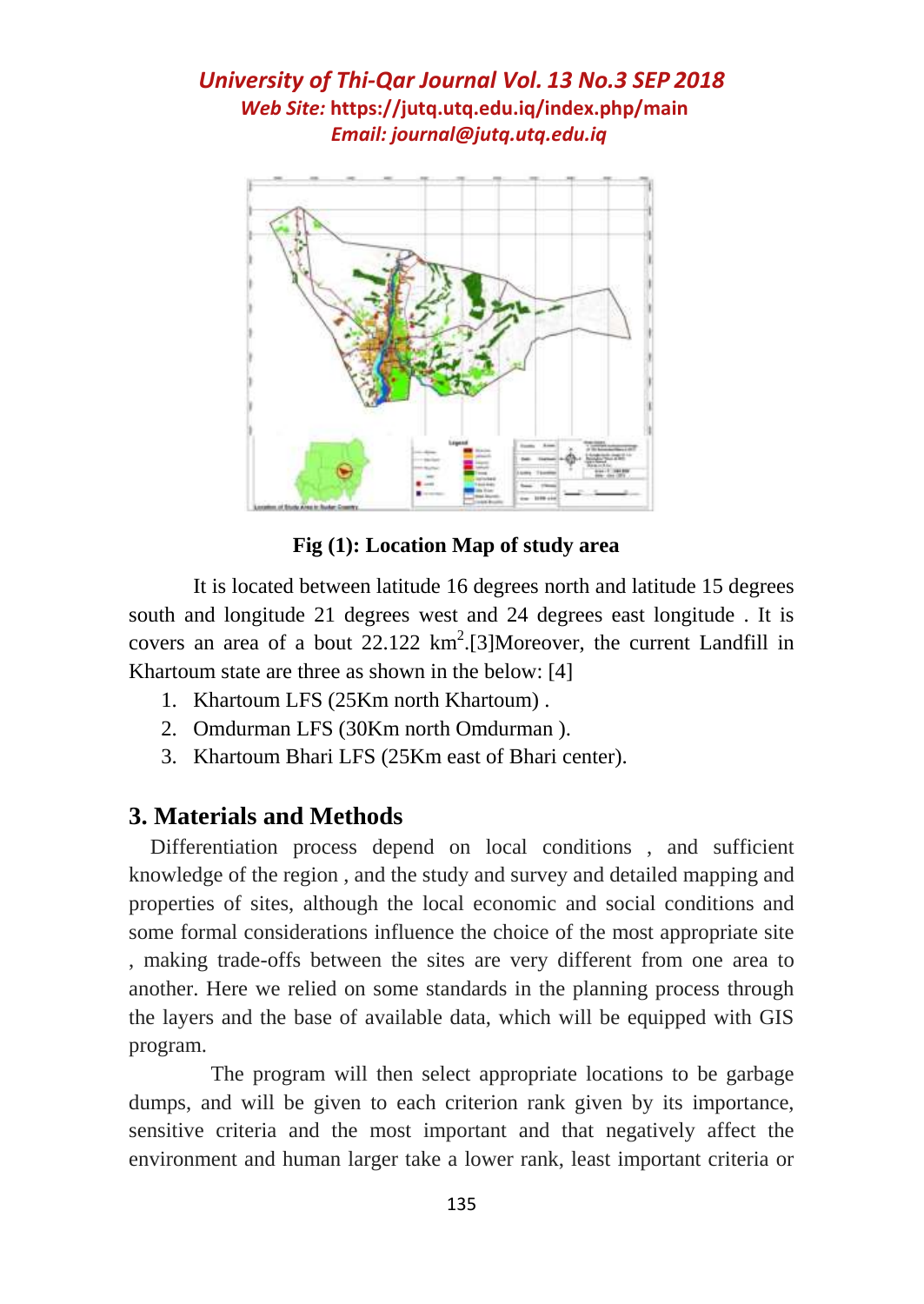that do not pose a direct threat to the environment and people of the region take a higher rank since it's more convenient.These standards have been designed on the basis of the World Bank Standards. We have the selection criteria from different sources and depending on the study area conditions, the possibilities of the researcher, the base of available data.

The methodology followed in the best landfill sites on some of the methods of analysis Planning Spatial and statistical data analysis and processing, which owns GIS could be held objectively by using 9.3 Arc GIS which was used in this study. Since this study data came in two main types: : linear pattern and style networking , it is necessary to clarify the place of how to carry out the analysis , as appropriate to each style of these two types.

#### **a- Rasterization:**

Modeling operations make it easier to deal with the data in a Raster form, so all the maps have been converted from Vector to Raster.The process of modeling is only a generalization of the characteristics of the phenomena in order to determine its behavior, and the way cells in the data storage in the Raster form is also generalization of the recipes phenomena.

#### **b- Reclassification:**

This steps is useful in rearrange and distributed the cells ; making it easier to deal with them, in addition to being used as a criterion in the model, and therefore it is classified into categories standards, and are given the most appropriate cells rank 10 , and the least appropriate rank 1 according to common scale , to result in re-classify for each criterion new layer are automatically added to the interface of the program.

#### **c- Weighted Overlay:**

GIS plays a large role in the planning and determine the best landfill sites during that enjoyed by the technique of holistic and wide, and its ability to link all the factors and a variables in determining the best locations, which vary in nature between the economic, social, geological and geomorphological criteria, environmental criteria, and criteria of climate and public acceptance criteria.This is through the weights analysis, collection and thus aligned with the standards, which took the highest ranks and access to accurate results by researcher planning trends; by weakening the role of the sensitive or that could pose a threat to the environment and humans in the event of chosen criteria them, and aligned with the standards and conditions which have little negative impact or non-existent.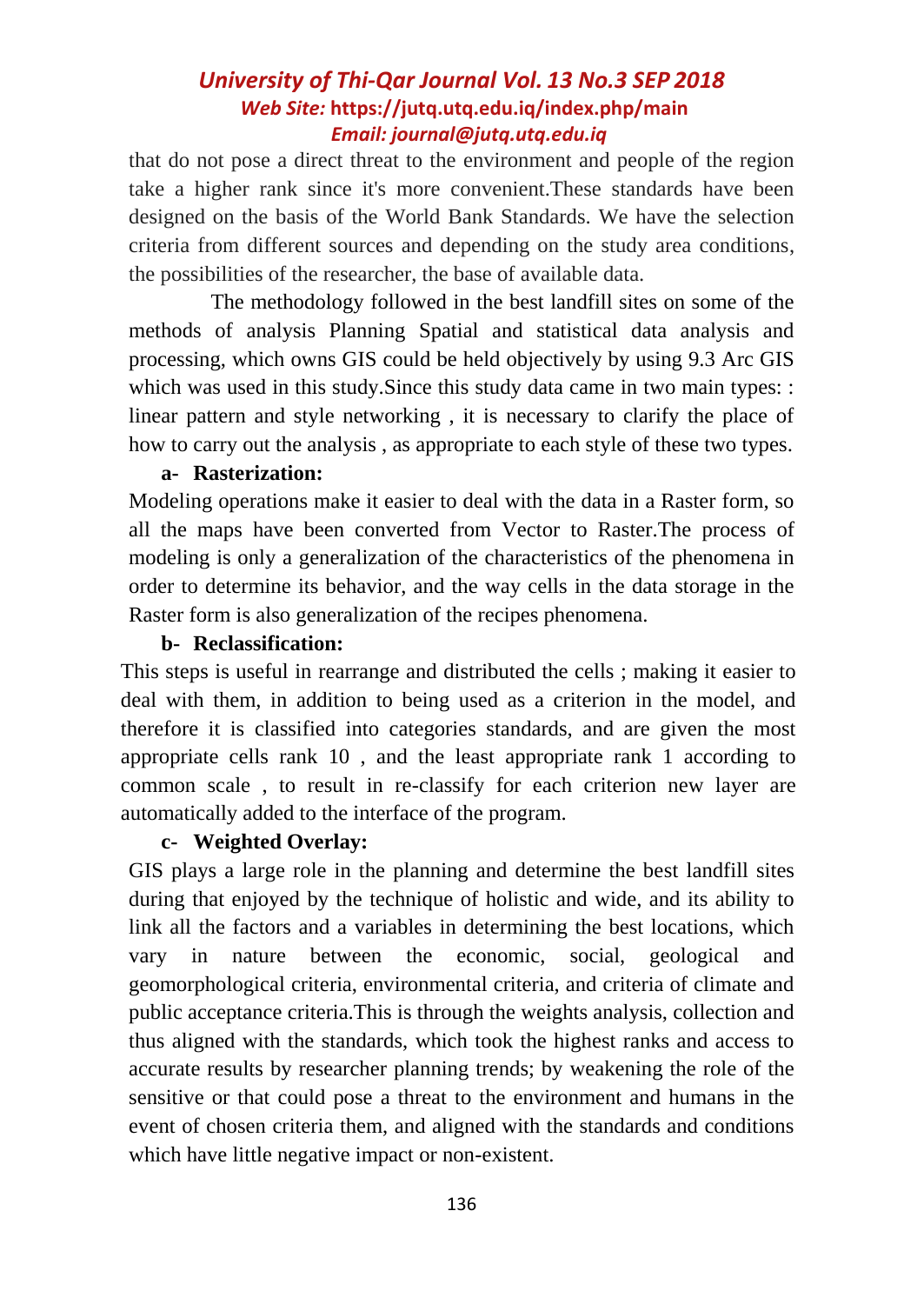Therefore, GIS has provided the flexibility to trade-off variables and give one of the criteria affecting more weight than the rest of the standards and the percentage , and this point of the study have resorted to the use of weighted values to give actors in the success of the best locations and the greater weight of the other elements, were numerous GIS tools to calculate the impact of the weights of the criteria, it is these many Weighted Overlay function falling under the list of Spatial Analyst tools which enables the user to insert the weights of the criteria provided that the total sum of the weights is equal to 100% [5].

#### **d- Buffer:**

Measures the campus spatial scale or scope of service to influence a certain milestone on the surface of the surrounding area to build a certain distance is entered him based on planning standards; for these distances are excluded from the analysis and modeling processes [6]. So do not fall milestones which we plan to her and the transfer of waste dumps within this buffer zone, but the areas of the planning process, including the exclusion .

#### **a- Digital Elevation Model:**

Digital Elevation Model (DEM), also referred as the Digital Terrain Analysis, is a digital representation of earth's topography in a continuous way. Landfill and running costs, so prefer areas that contain a few terrain. It can be the same decline that exceeds 25% excluding land, the tendency of 5% is suitable for the establishment of waste dumps and longer, Fig (2).



**Fig (2): Map for DEM in**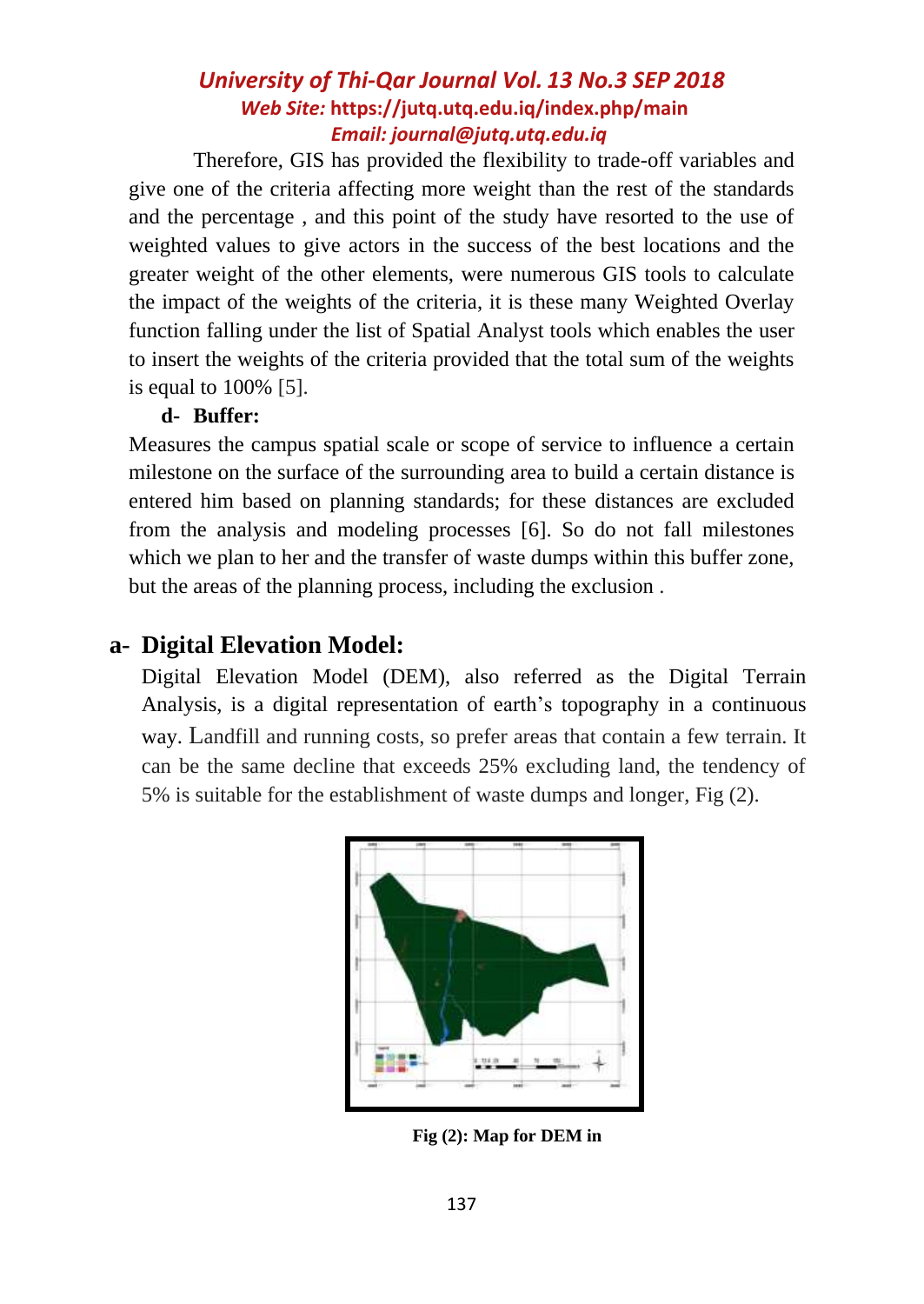#### **b- Land use:**

 The land use map obtained from a Merag company , imported to GIS environment, registered and then digitized. A database is created and attached to the map ,Table (1).

| Land Use Type           | Symbol    | Rating |
|-------------------------|-----------|--------|
| OrganizedIndustrialArea | OIA       |        |
| Agriculturallands       | AG        |        |
| <b>UrbanCenters</b>     | UC        |        |
| Villages                | v         |        |
| Stream & Channel        | <b>SC</b> |        |
| Forest                  | F         | 5      |
| Unoccupied land         | UЕ        | 10     |

|  | Table (1):Landusetypesandtheirrankings |  |  |
|--|----------------------------------------|--|--|
|--|----------------------------------------|--|--|

Convert the map to grid system ( Raster) , and then work with grades of convenience so that the use of who gets the rank 10 is the highest suitable to the landfills sits , while the use of who gets the rank 1 is the lowest suitable, Fig. (3).



**Fig (3): Map for Landuse in Khartoum State after re-classified**

## **c- High way Roads :**

It has been re- classified this map and give it ranks as common gauge (1- 10) where data that gets the rank 10 is the highest suitable to the landfills sits, while the data gets the rank 1 is the lowest suitable, Fig (4).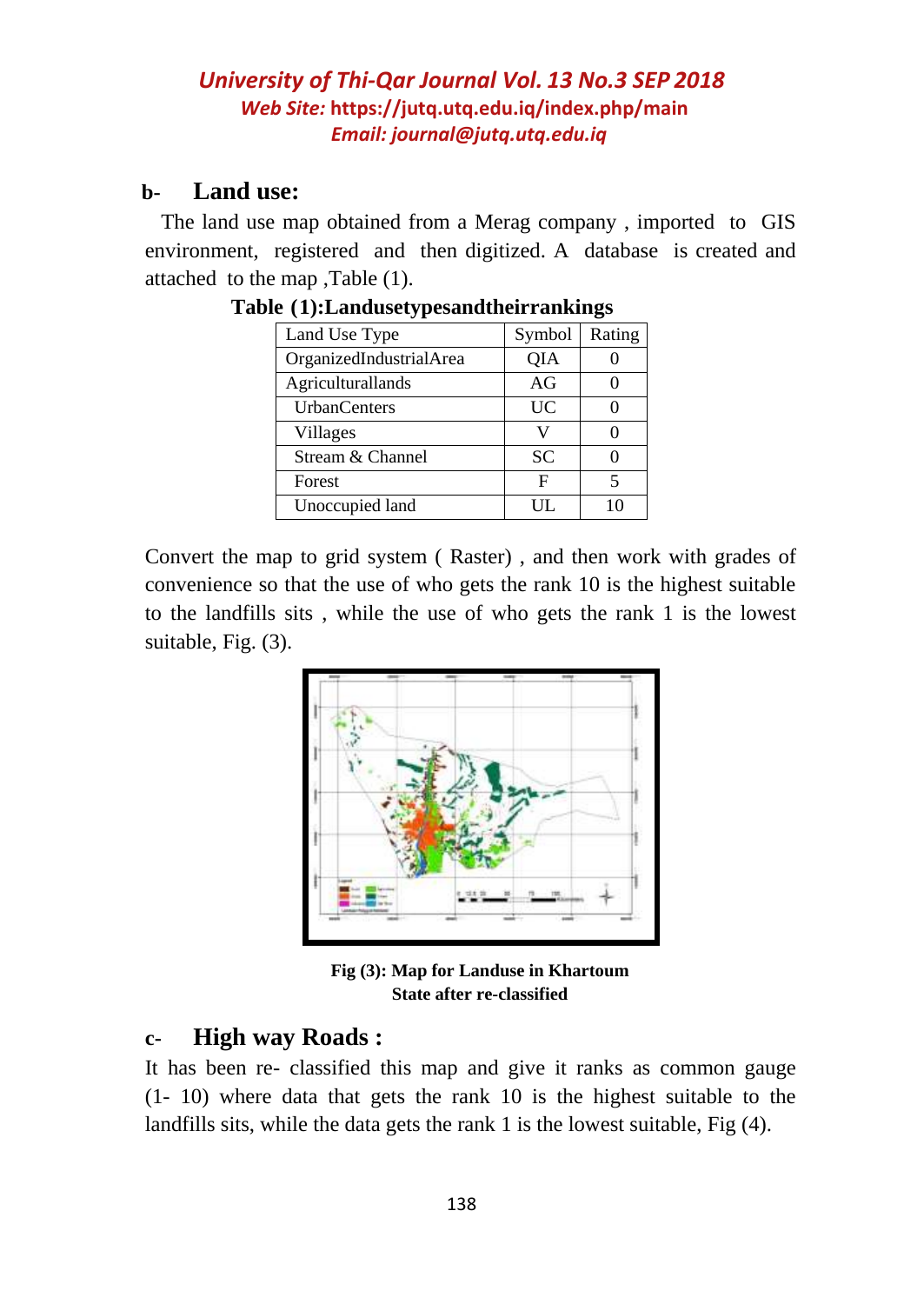

**Fig (4): Map for High way Roads in Khartoum State after** 

### **d. Valleys :**

 As the above layers it has been re- classified this map and give it ranks as common gauge (1-10) where data that gets the rank 10 is the highest suitable to the landfills sits , while the data gets the rank 1 is the lowest suitable, Fig.(5).



**Fig (5): Map for Valleys in Khartoum State after re-classified**

## **e- Mean Annual Precipitation:**

 After converting map of rain to Raster system it has been reclassified and give it ranks, has been give it ranks here gradually; areas with most rain took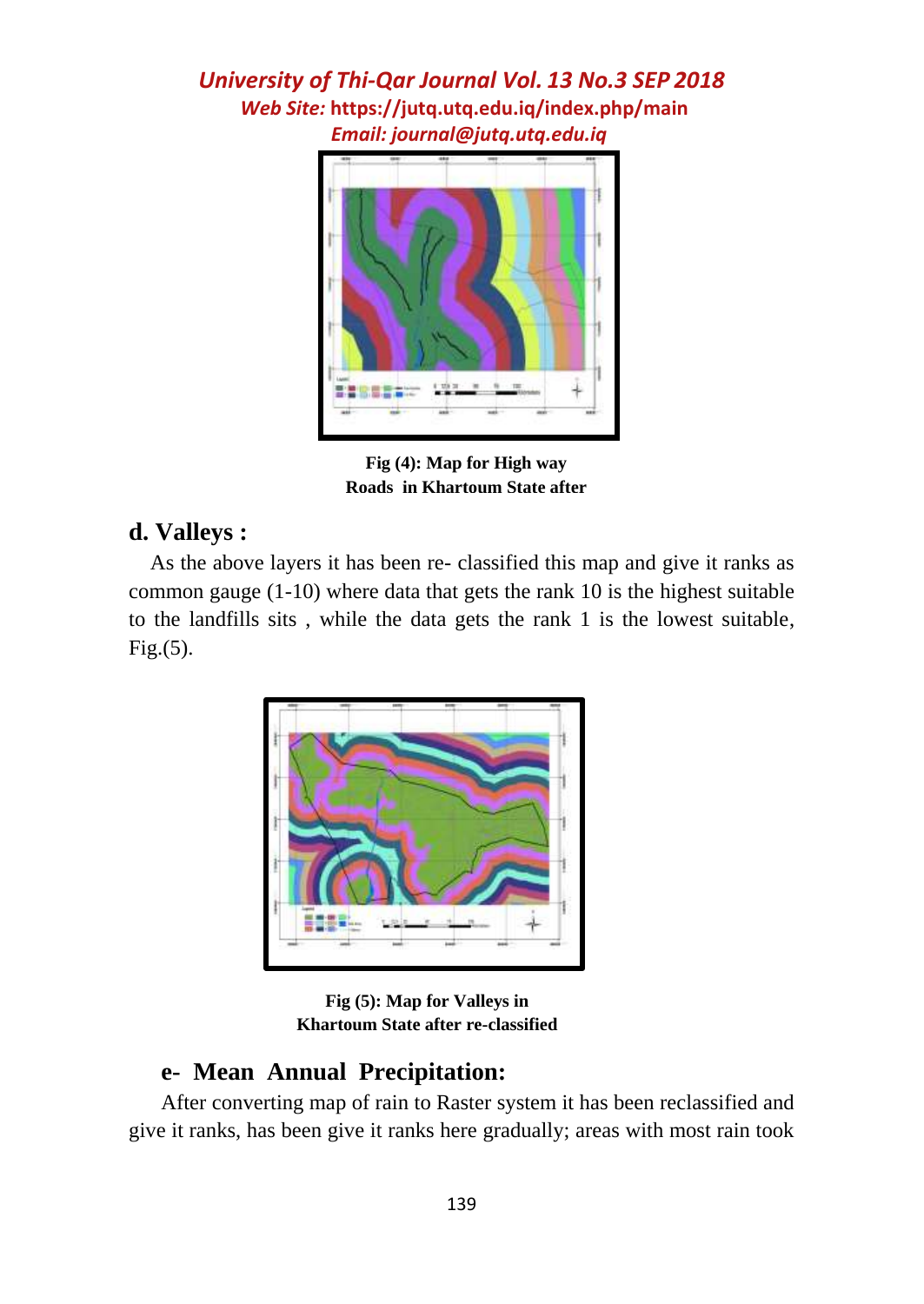a lower rank, and areas with least rain took the higher rank, On the grounds that it reduces the amount of leachate that reaches the landfill, Fig.(6).



**Fig (6): Map for Mean Annual** 

## **f- Ground Water:**

 For ground water such as the a above layer converting map of ground water to Raster system, it has been reclassified and give it ranks; areas with most ground water took a lower rank, and areas with least ground water took the higher rank, Fig.(7).



**Fig (7): Map for Ground Water** 

### **4. THE RELATIVE WEIGHT FOR STANDARDS:**

Already mentioned to a holistic view of GIS in assessing the suitability of the land for better planning landfill sites of various planning and processes , they are enjoying high flexibility by giving influential standards greater weight than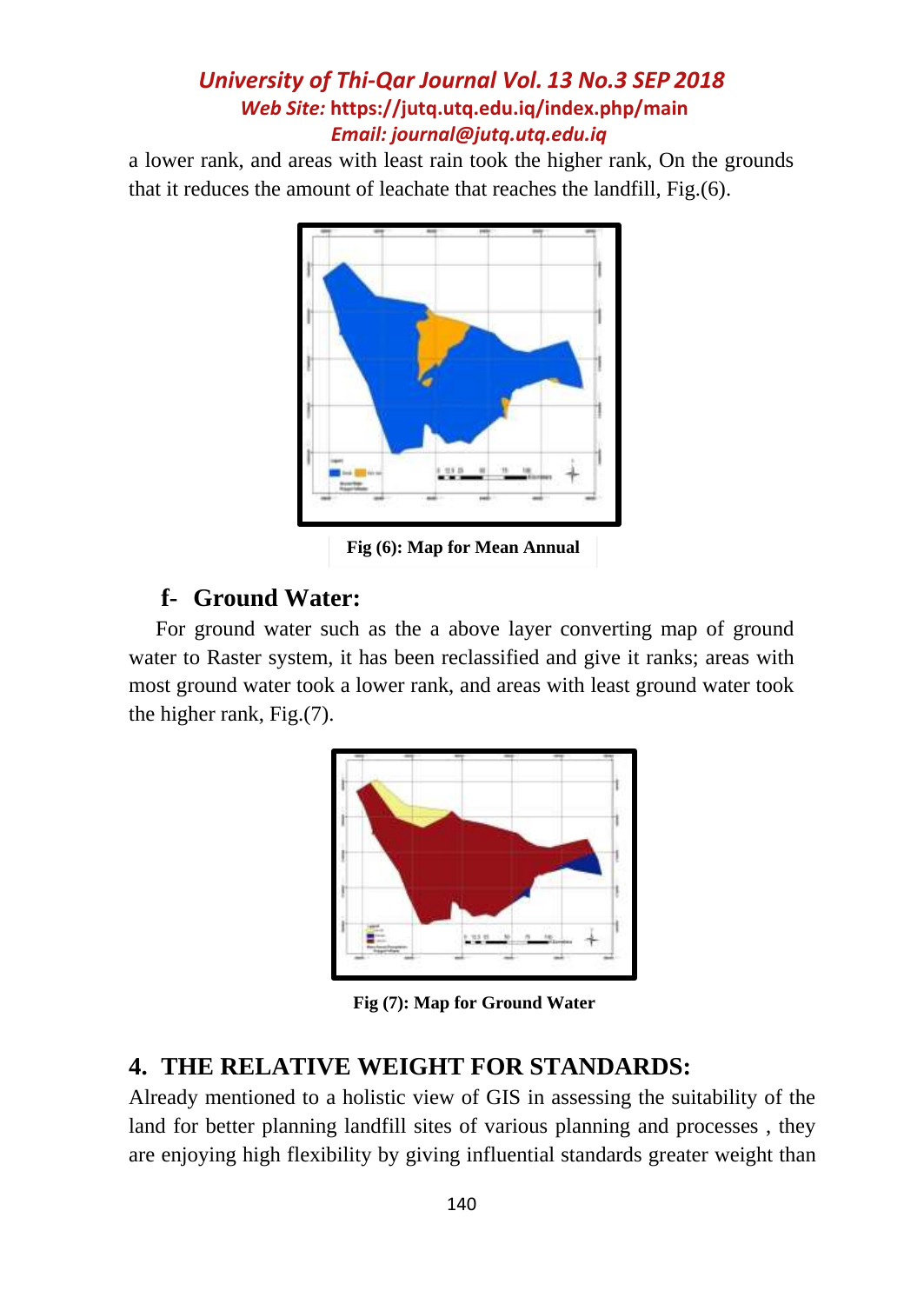the rest of the criteria , and therefore there are many tools that are usedfor this purpose , but we chose function of( **Weighted Overlay**) which enables the user to insert various weights provided that the total of 100% , and the ability to use this function in a ( **Model Builder**).We have adopted in the preparation of weights for different standards on personal experience, and read it for many Arab reference and foreign in this aspect, as well as consulting professor supervisor studying. And finally been given access to all the standard a certain weight according to the degree of importance and influence so that equals the sum of the weights of 100 % and table (2) illustrates these weights

| No.                      | <b>Standards</b> | <b>Relative</b><br>weight % |
|--------------------------|------------------|-----------------------------|
|                          | Roads            | 30                          |
| $\overline{2}$           | <b>DEM</b>       | 10                          |
| 3                        | Valley           | 30                          |
|                          | Land use         | 18                          |
| $\overline{\phantom{0}}$ | Mean<br>Annual   | 6                           |
|                          | Precipitation    |                             |
| 6                        | Ground Water     | 6                           |
|                          | River            | Restricted                  |

**Table (2): The relative weight of the main criteria**

In this study, after determine the criteria and its classification, important, weighting, we build model in Arc GIS environment through Model Builder that depend on simplify complex problems and overlap in data and its relationship with the spatial and descriptive, So is the formulation of this model to simplify the basic problem and solve it through that called (Flow chart), Fig  $(8)$ .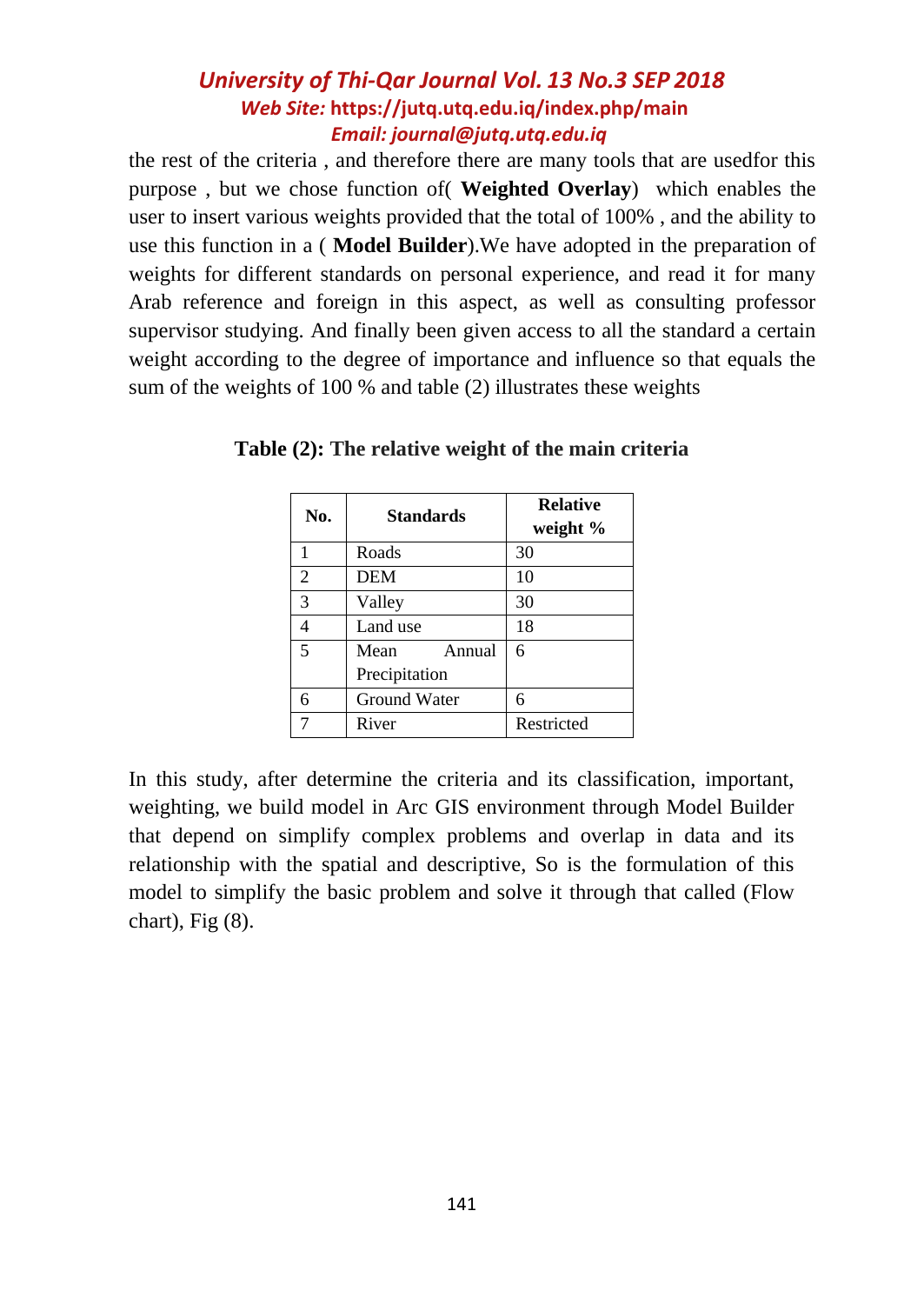

**Fig(8): Model Builder in Arc GIS**

## **5. Results and Discussions:**

Landfill location sites were determined through series of analysis of data layers. Urban, Village, industrial area, roads, Airport, Valley, Landuse, DEM, Surface Water, Ground Water, Mean Annual Precipitation were reclassified and relative weight and buffered to determine the best sites as follow:

**Urban Area**: Urban area with a minimum distances for the study area are determined as 10 km for urban centers [7] and 2 km for villages and 250 m for industrial areas.

**Roads**: According to [8], distance greater than 1 km from main roads and highways should be avoided. Roads with a minimum distances for the study area are determined as 2 km on both sides.

**Airports**: Airports with the safe distance for an airport is determined as 3.000 m according to [9].

**Surface Water**: Buffer zone for stream is determined as 1 km on both sides.

**Valley**: Bufferlocated within 300 m of the waterway line from both sides.

The suitability map was converting from raster to polygon and the suitable sites were extracted by using selection function in analysis tools embedded in Arc Toolbox. The areas of suitable sites for landfill were calculated in the study area, Fig (9).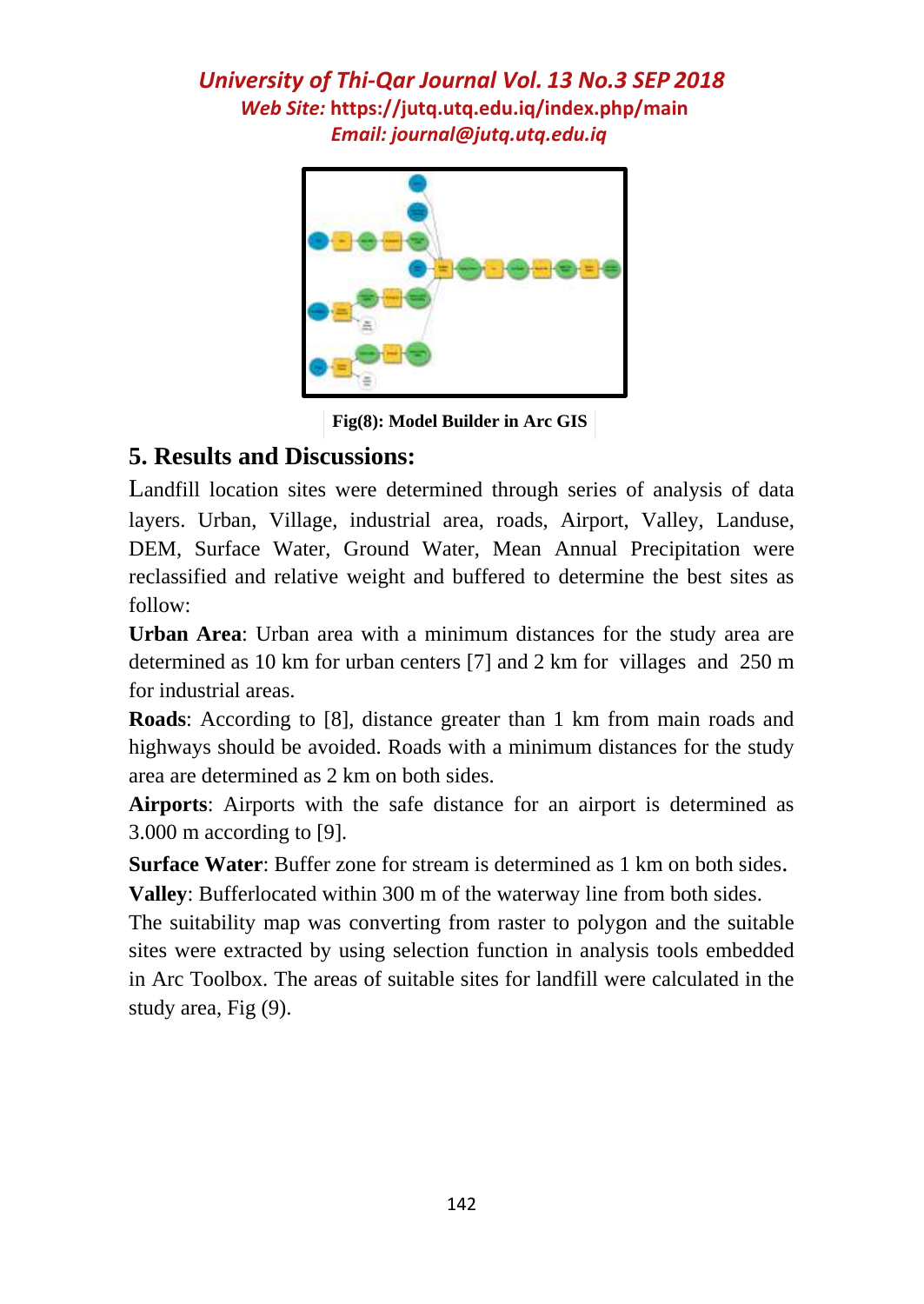

**Fig (9): Suitability Map**

### **6. Conclusion**

 If we apply the abovementioned conditions to Khartoum State, for example to be at 10 km from the urban center, we will see the following:

- 1. The dumping sites existing in Khartoun State are suitable in terms of the abovementioned conditions. However, if we take the present and future growth of population into consdieration, we will see that the suitable site is merely a wreckage dumping ground. As regards Teiba and Abu Walidat dumps, the first is located within agricultural lands and the second is in the nearby of housing compounds.
- 2. Since Khartoum State is large in area, and with a view to taking into account the future expansions, we will put specific conditions for it. For example, if we choose to be at 40 km from the urban center, we will achieve the dumping sites  $(5 \text{ and } 6)$  shown in figure 7. Additionally, Hattab dumping site will remain a suitable one.
- 3. If we choose to be at 50 km from the urban center, we will achieve the dumping sites (5 and 6) but with larger area and so on if we choose to be at 60 km etc.

## **7. References:**